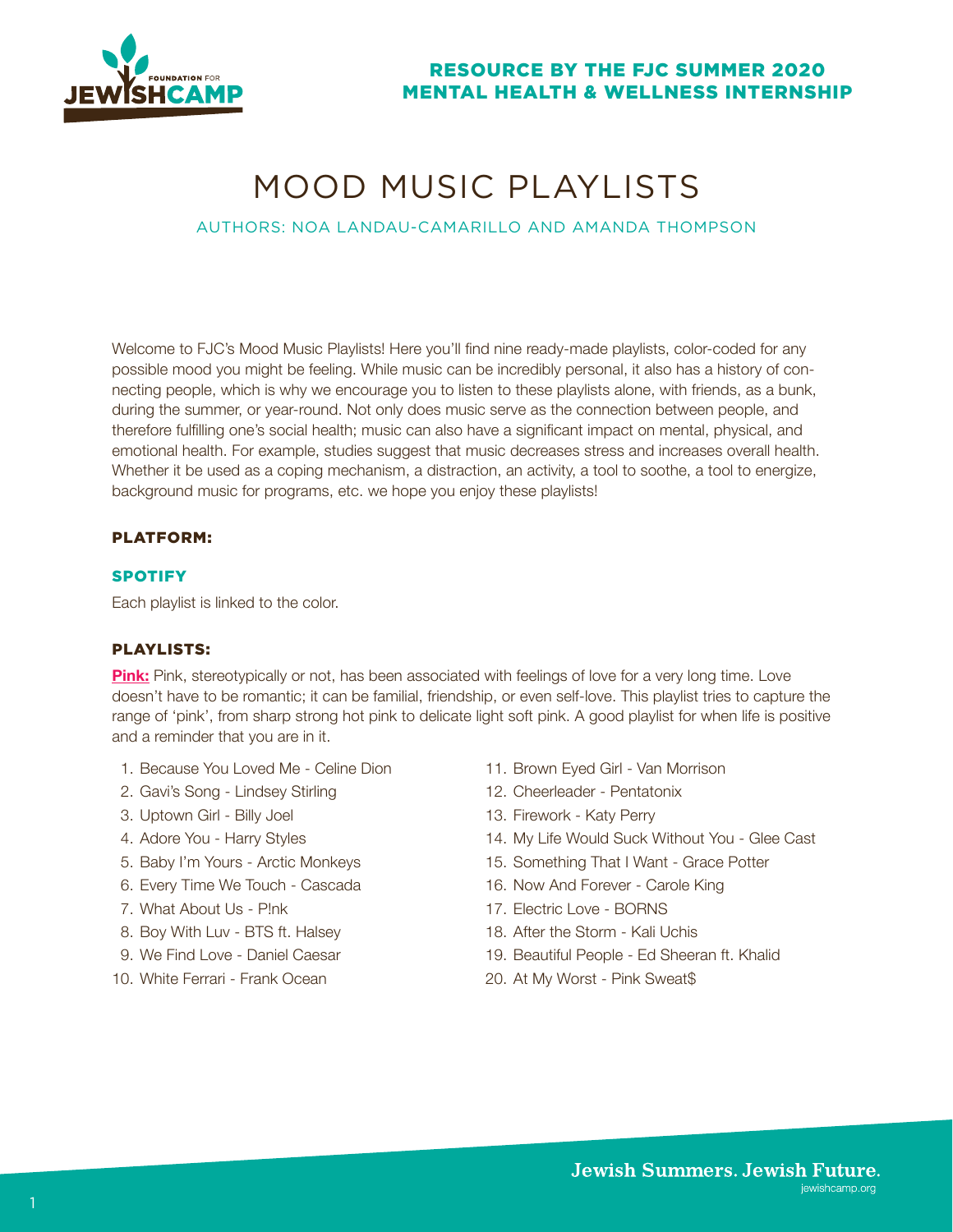**[Red:](https://open.spotify.com/playlist/3e4IUEvbZdybumyl0vBlKC?si=CLxMb3_3Rv-4FXw0HbfQQA)** Red comes with its own slew of complicated emotions. Red for some could be the color of anger or frustration; for others it's the color of passion and the adrenaline that comes with being alive. This is an upbeat playlist with a bit of an edge for those of us that need a boost.

- 1. Fine By Me Andy Grammer
- 2. I Hope Gabby Barrett
- 3. Go Big Or Go Home American Authors
- 4. Stutter Marianas Trench
- 5. Good To Be Alive (Hallelujah) Andy Grammer
- 6. Toy Netta
- 7. Starcrossed Losers The Fratellis
- 8. Last Young Renegade All Time Low
- 9. Don't Stop Me Now Queen
- 10. St Elmo's Fire John Parr
- 11. Check Yes Juliet We The Kings
- 12. Set Fire to the Rain Adele
- 13. Fearless Taylor Swift
- 14. Life is a Highway Rascal Flatts
- 15. Roar Katy Perry
- 16. Viva La Vida Coldplay
- 17. On Top Of The World Imagine Dragons
- 18. All Along the Watchtower Jimi Hendrix
- 19. L'takein (The Na Na Song) Dan Nichols & E18teen
- 20. Lonely Boy The Black Keys

**[Orange:](https://open.spotify.com/playlist/7JSQsbOwM7NsDNdHlM3Shn?si=7dTN2jt-QRGOHhR0flPR7g)** Orange is sweet, daring, and a little jazzy. This playlist is full of songs that will have you jumping, dancing, and singing along. There are a few slower songs because, with every color comes a contradiction and orange is no exception, sometimes it's a little sour and not all sweet.

- 1. How Far We've Come Matchbox Twenty
- 2. It's Time Imagine Dragons
- 3. Sweetness Jimmy Eat World
- 4. Scarecrow Alex and Sierra
- 5. Mind Over Matter Young the Giant
- 6. Fire and the Flood Vance Joy
- 7. I'm Born To Run American Authors
- 8. Crazy Beautiful Andy Grammer
- 9. Wild Sun The Strumbellas
- 10. Timebomb WALK THE MOON
- 11. Hooked on a Feeling Blue Swede
- 12. Saturday Night's Alright (For Fighting) Elton John
- 13. River Leon Bridges
- 14. Geronimo Sheppard
- 15. Year 3000 Busted
- 16. The Cave Mumford & Sons
- 17. Another Story The Head and the Heart
- 18. House Party Sam Hunt
- 19. Footloose Kenny Loggins
- 20. Dream a Little Dream of Me The Mamas & The Papas

**[Yellow](https://open.spotify.com/playlist/5brFDCOgj6qvr2C4LC3u96?si=7egaxICqROOSLFBTK_mh5A)[:](https://open.spotify.com/playlist/7JSQsbOwM7NsDNdHlM3Shn?si=7dTN2jt-QRGOHhR0flPR7g)** Yellow is hopeful, soft, warm, and positive. Yellow is the bridge between the warm colors and the cool colors. It has songs that cross on either side of that line, but that overall promote a feeling of comfort, self-awareness, and a strength to continue on, no matter your place in life.

- 1. Fields of Gold Sting
- 2. Yellow Coldplay
- 3. Unpack Your Heart Philip Philips
- 4. What A Feeling Irene Cara
- 5. Shotgun George Ezra
- 6. Wander The Aquadolls
- 7. All About Us Owl City
- 8. I Can Only Imagine MercyMe
- 9. Be Okay Oh Honey
- 10. Walking in Memphis Marc Cohn
- 11. Tudo Bom Static & Ben El
- 12. I'm Still Standing Elton John
- 13. Turn it UP We The Kings
- 14. Hey There Delilah Plain White T's
- 15. Better When I'm Dancing Meghan Trainor
- 16. Carolina in My Mind James Taylor
- 17. He Mele No Lilo Mark Keali'i Ho'omalu
- 18. Bad Day Daniel Powter
- 19. Wagon Wheel Darius Rucker
- 20. Complicated Mac Miller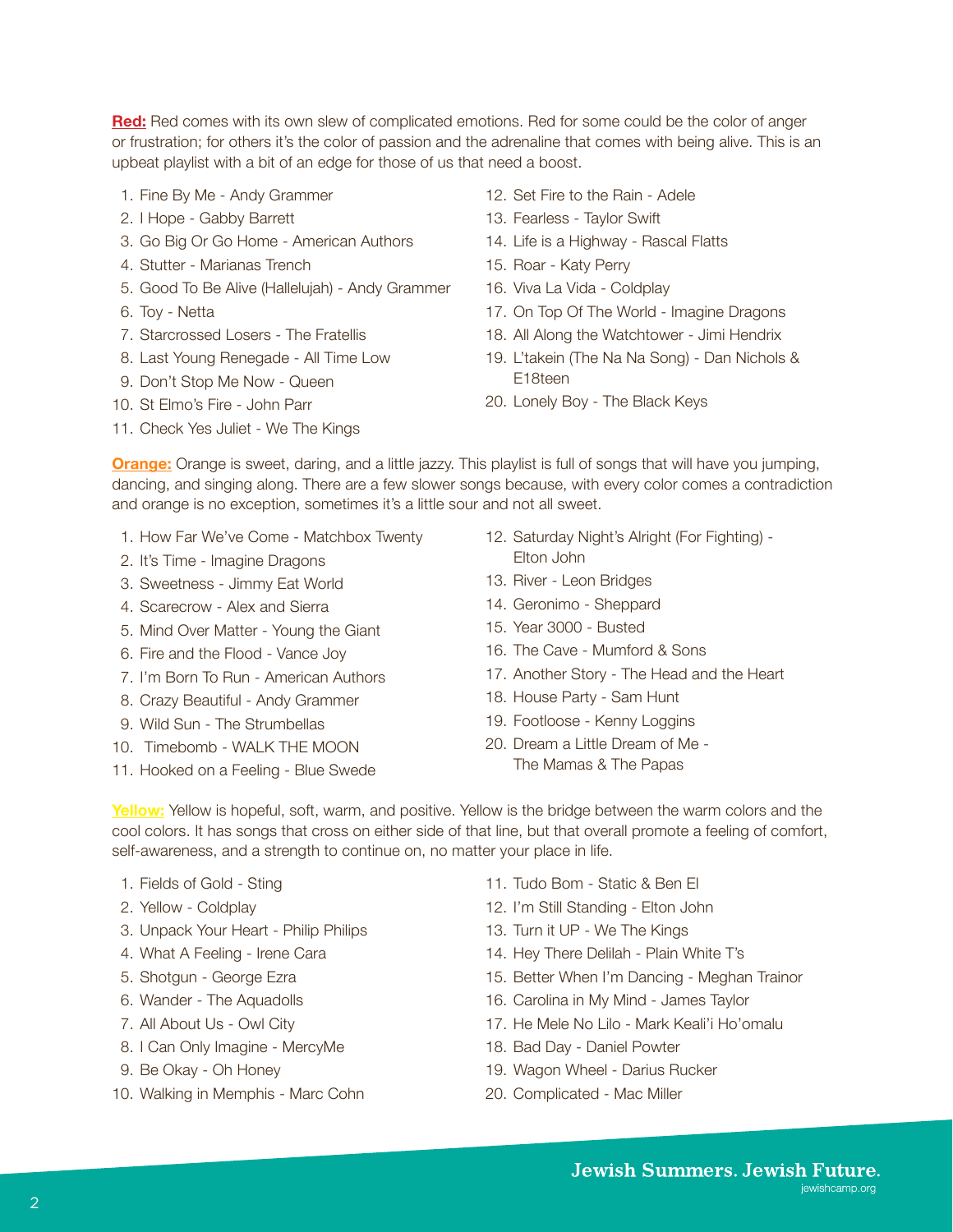**Green[:](https://open.spotify.com/playlist/5AtZmUgP9brIPrsNEaXX7N?si=NB7XICsoQ_GO91sKidrc9A)** We read green as a color of transition, one that reminds us of nature, journeys, deep thoughts, and memories. These songs are as much about personal growth and strength as they are about our relationships with those around us.

- 1. Rivers and Roads The Head and the Heart
- 2. Black and White Niall Horan
- 3. Kiss You Slow Andy Grammer
- 4. Don't Throw Out My Legos AJR
- 5. Alaska Maggie Rogers
- 6. Leaving, On a Jetplane John Denver
- 7. Someone To You BANNERS
- 8. Vienna Billy Joel
- 9. Postcard Park Late Night Thoughts
- 10. September Daughtry
- 11. Hall of Fame The Script
- 12. Somewhere Only We Know Glee Cast
- 13. Shenandoah Peter Hollens
- 14. The Middle Jimmy Eat World
- 15. Cough Syrup Young the Giant
- 16. Green Light Lorde
- 17. Going to California Led Zeppelin
- 18. Riptide Vance Joy
- 19. Beach San Cisco
- 20. 3 Nights Dominic Fike

**Blu[e:](https://open.spotify.com/playlist/0jZdoVWCoVxOIeqoPP94kk?si=ddbCAOr7S6S7DVcSdyL4OA)** Some people might view blue as sad and hopeless, but we looked at blue and saw open skies, bright days, spattered occasionally with songs that acknowledge the down days that we all have. This playlist winds through yearning for home, missing oneself, and the gratitude of what life brings.

- 1. Vincent Don McClean
- 2. Clean Travis Atreo
- 3. Invisible Hunter Hayes
- 4. The Muse The Wood Brothers
- 5. Remember Me UMI
- 6. Mr. Blue Sky Electric Light Orchestra
- 7. Walking in the Wind One Direction
- 8. See You Again Elle King
- 9. Fredda Late Night Thoughts
- 10. Superheroes The Script
- 11. Hear You Me Jimmy Eat World
- 12. Home (acoustic) Daughtry
- 13. Lost Boy Ruth B.
- 14. Dandelion Wine Gregory Alan Isakov
- 15. On My Way Phil Collins
- 16. Stay Beautiful Taylor Swift
- 17. Lucky Jason Mraz/Colbie Caillat
- 18. Touch The Sky Julie Fowlis
- 19. L'chi Lach Debbie Friedman
- 20. Blackbird The Beatles

**Purpl[e:](https://open.spotify.com/playlist/6zoQzshx7gl3kP5LJxj5w1?si=sdLAAgGwRH2iwH_NExwKgg)** When we thought purple, we thought quirky and magical. These songs are bouncy, cheery, and thoughtful, with a touch of a darker sound. These songs bring out the dreamer in us. This playlist is empowering, sentimental, and a touch cosmical.

- 1. Ophelia The Lumineers
- 2. Memories Ajay Stephens
- 3. Almost (Sweet Music) Hozier
- 4. Green Tea Ice Cream- Linda Diaz
- 5. Bright Echosmith
- 6. Rockstar A Great Big World
- 7. Indigo Night Tamino
- 8. Collar Full Panic! At The Disco
- 9. Long Live Taylor Swift
- 10. Lions Skillet
- 11. Shooting Star Owl City
- 12. The Indigo Waves Aoi Teshima
- 13. Turn Turn Turn The Byrds
- 14. Home Phillip Phillips
- 15. Fireflies Owl City
- 16. The Circle Game Joni Mitchell
- 17. still feel. half alive
- 18. Valerie Amy Winehouse
- 19. Me and Julio Down by the Schoolyard Paul Simon
- 20. Diana One Direction